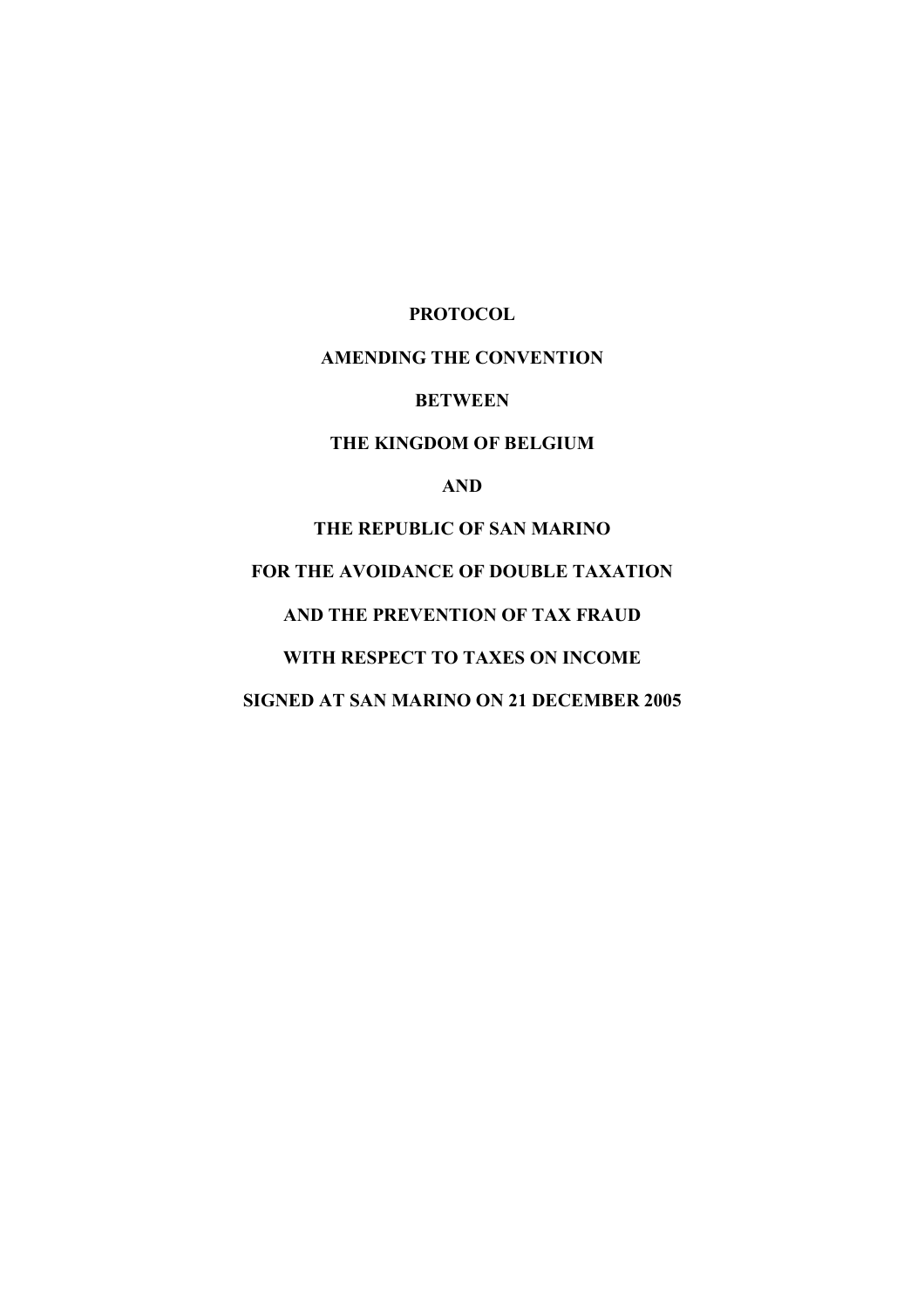## PROTOCOL AMENDING THE CONVENTION **BETWEEN** THE KINGDOM OF BELGIUM AND THE REPUBLIC OF SAN MARINO FOR THE AVOIDANCE OF DOUBLE TAXATION AND THE PREVENTION OF TAX FRAUD WITH RESPECT TO TAXES ON INCOME SIGNED AT SAN MARINO ON 21 DECEMBER 2005

## THE GOVERNMENT OF THE KINGDOM OF BELGIUM,

and

## THE GOVERNMENT OF THE REPUBLIC OF SAN MARINO,

DESIRING to amend the Convention between the Republic of San Marino and the Kingdom of Belgium for the avoidance of double taxation and the prevention of tax fraud with respect to taxes on income signed at San Marino on 21 December 2005 (hereinafter referred to as "the Convention"),

HAVE AGREED as follows: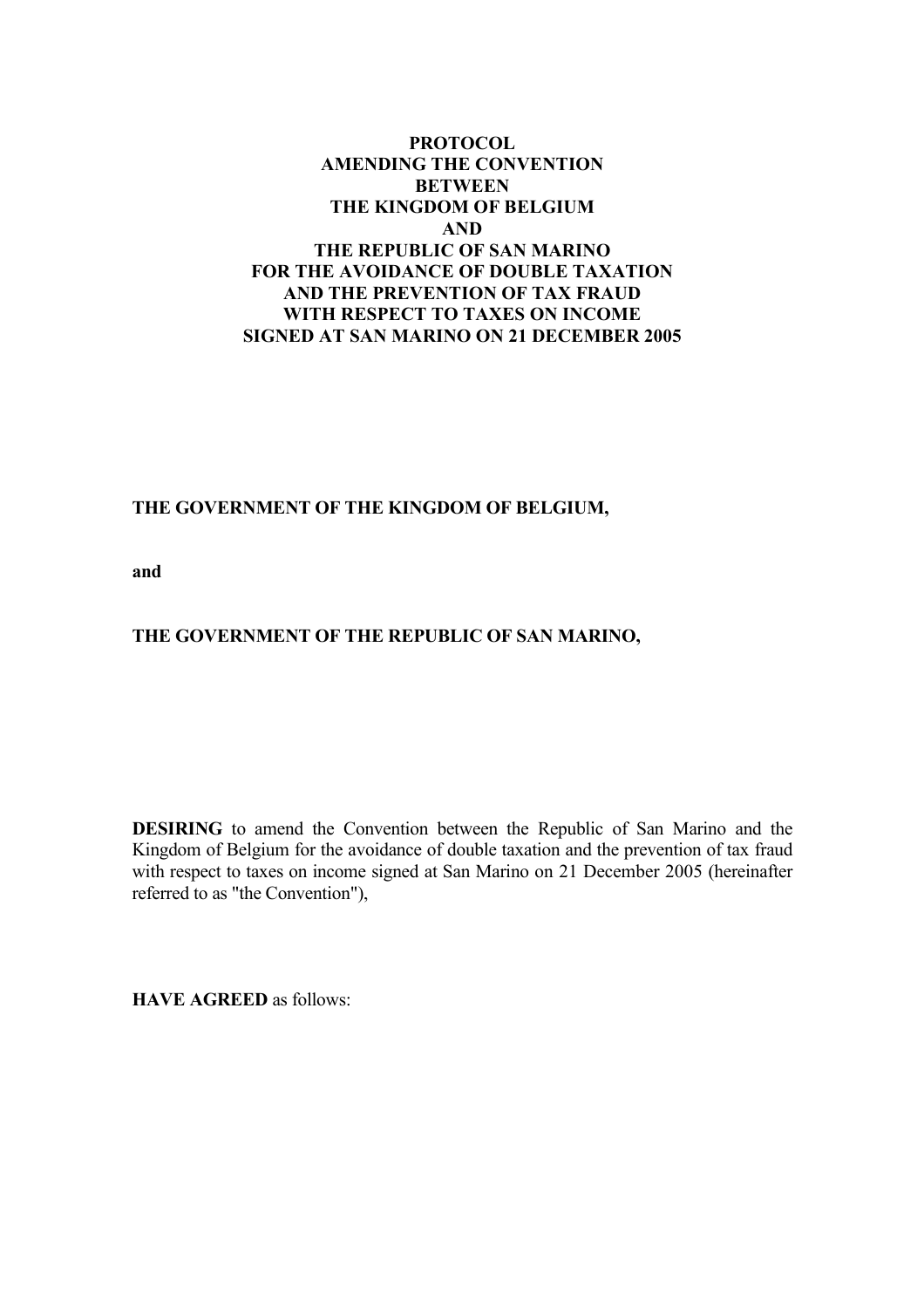## ARTICLE I

The text of Article 27 of the Convention is deleted and replaced by the following:

- "1. The competent authorities of the Contracting States shall exchange such information as is foreseeably relevant for carrying out the provisions of this Convention or to the administration or enforcement of the domestic laws concerning taxes of every kind and description imposed by or on behalf of the Contracting States, insofar as the taxation thereunder is not contrary to the Convention. The exchange of information is not restricted by Articles 1 and 2.
- 2. Any information received under paragraph 1 by a Contracting State shall be treated as secret in the same manner as information obtained under the domestic laws of that State and shall be disclosed only to persons or authorities (including courts and administrative bodies) concerned with the assessment or collection of, the enforcement or prosecution in respect of, the determination of appeals in relation to the taxes referred to in paragraph 1, or the oversight of the above. Such persons or authorities shall use the information only for such purposes. They may disclose the information in public court proceedings or in judicial decisions. Notwithstanding the foregoing, information received by a Contracting State may be used for other purposes when such information may be used for such other purposes under the laws of both States and the competent authority of the supplying State authorises such use.
- 3. In no case shall the provisions of paragraphs 1 and 2 be construed so as to impose on a Contracting State the obligation:
	- (a) to carry out administrative measures at variance with the laws and administrative practice of that or of the other Contracting State;
	- (b) to supply information which is not obtainable under the laws or in the normal course of the administration of that or of the other Contracting State:
	- (c) to supply information which would disclose any trade, business, industrial, commercial or professional secret or trade process, or information, the disclosure of which would be contrary to public policy (ordre public).
- 4. If information is requested by a Contracting State in accordance with the provisions of this Article, the other Contracting State shall use its information gathering measures to obtain the requested information, even though that other State may not need such information for its own tax purposes. The obligation contained in the preceding sentence is subject to the limitations of paragraph 3 of this Article but in no case shall such limitations be construed to permit a Contracting State to decline to supply information solely because it has no domestic interest in such information.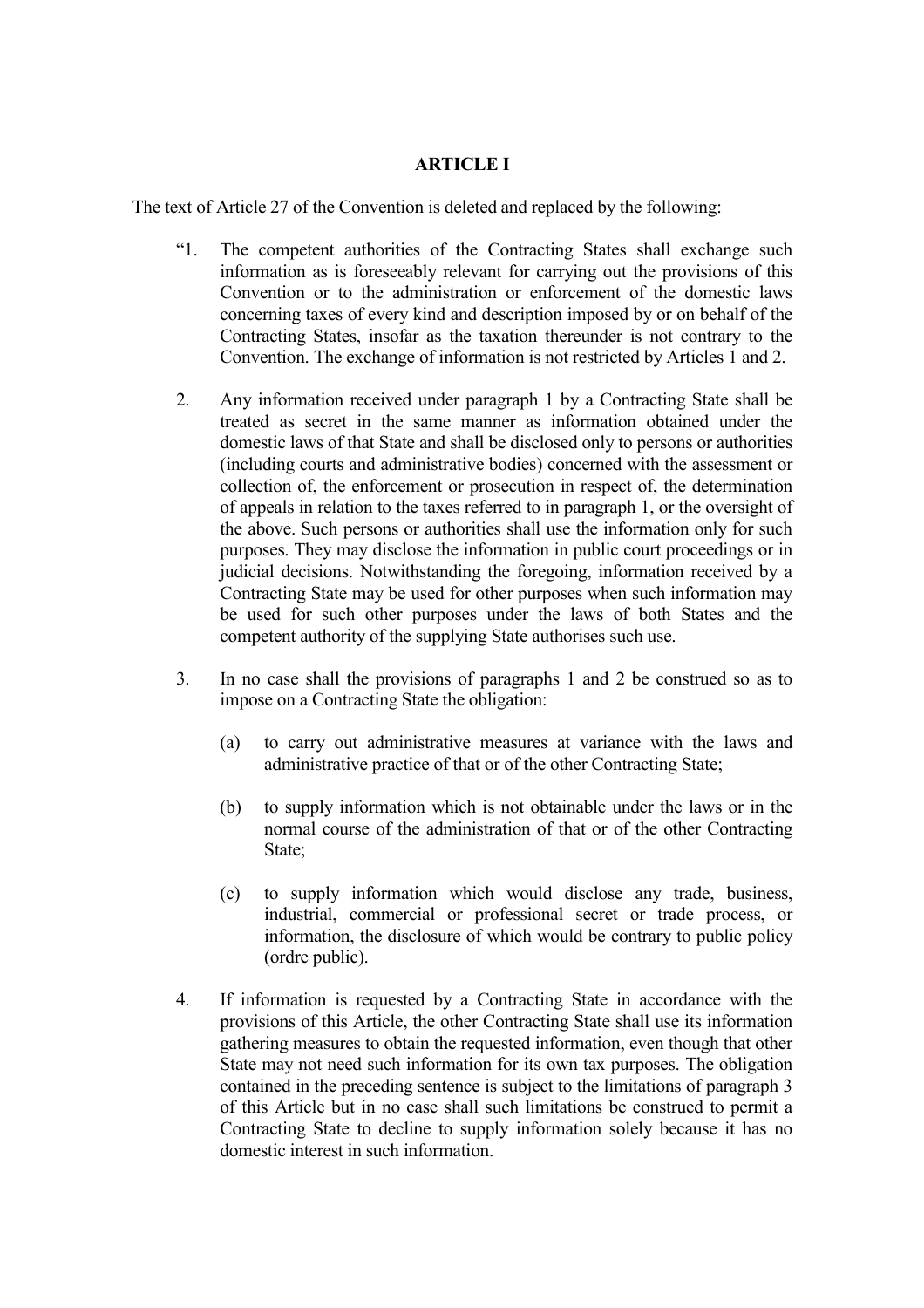5. In no case shall the provisions of paragraph 3 of this Article be construed to permit a Contracting State to decline to supply information solely because the information is held by a bank, other financial institution, trust, foundation, nominee or person acting in an agency or a fiduciary capacity or because it relates to ownership interests in a person. In order to obtain such information the tax administration of the requested Contracting State shall have the power to ask for the disclosure of information and to conduct investigations and hearings notwithstanding any contrary provisions in its domestic tax laws."

## ARTICLE II

Each of the Contracting States shall notify the other Contracting State, through diplomatic channels, of the completion of the procedures required by its law for the bringing into force of this Protocol. The Protocol shall enter into force on the date of the later of these notifications and its provisions shall have effect :

- a) with respect to taxes due at source on income credited or payable on or after January 1 of the year next following the year in which the Protocol entered into force;
- b) with respect to other taxes charged on income of taxable periods beginning on or after January 1 of the year next following the year in which the Protocol entered into force;
- c) with respect to any other taxes imposed by or on behalf of the Contracting States, on any other tax due in respect of taxable events taking place on or after January 1 of the year next following the year in which the Protocol entered into force.

#### **ARTICLE III**

This Protocol, which shall form an integral part of the Convention, shall remain in force as long as the Convention remains in force and shall apply as long as the Convention itself is applicable.